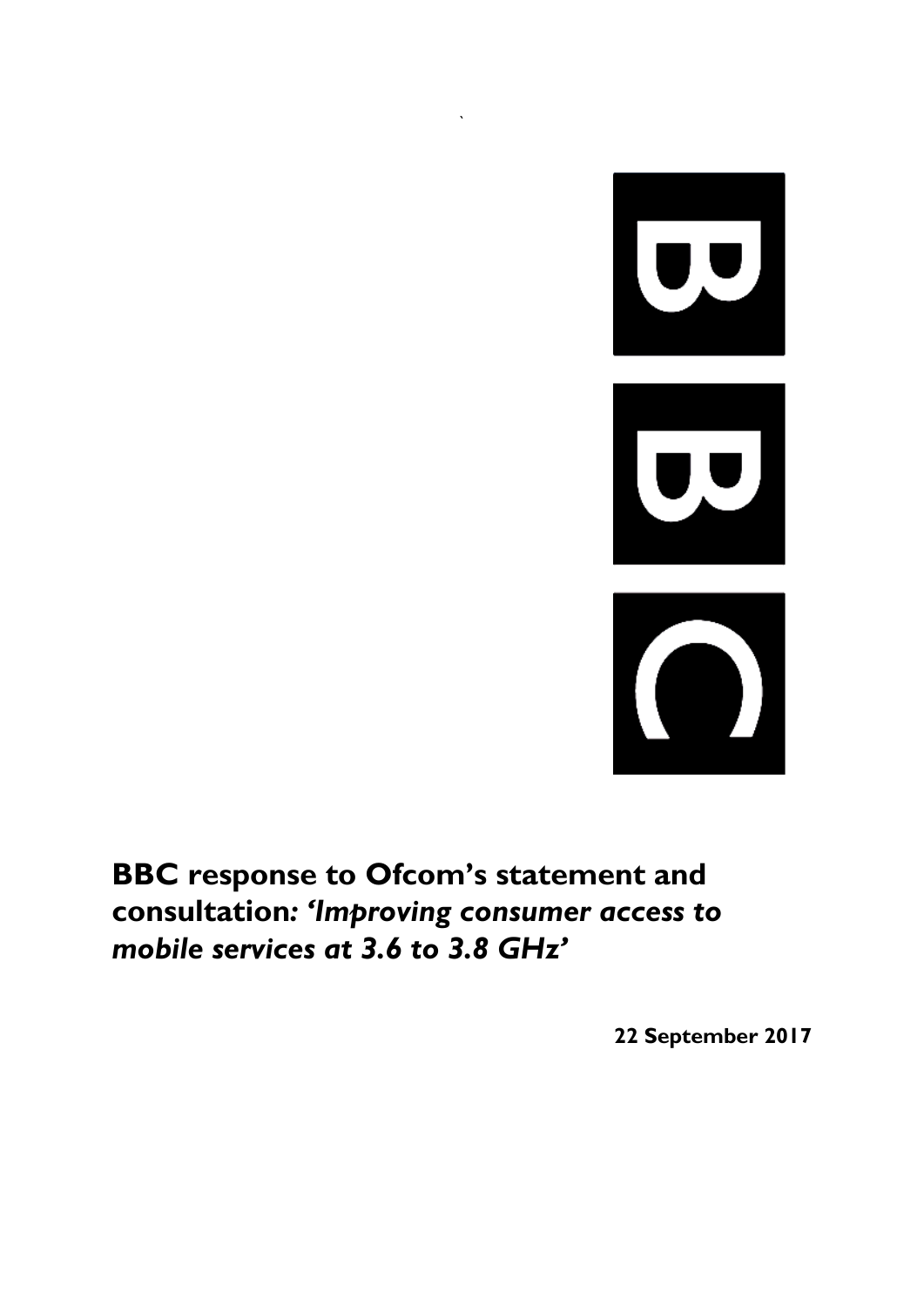## **Overview**

-

- 1. The BBC welcomes the opportunity to respond to Ofcom's statement and consultation 'Improving consumer access to mobile services at 3.6 to 3.8 GHz'. This submission should be read in conjunction with our response to Ofcom's previous consultation on the same matter published in October 2016<sup>1</sup> as well as our response to Ofcom's call for inputs, '3.8 to 4.2 GHz: Opportunities for Innovation'.<sup>2</sup>
- 2. We note Ofcom has confirmed its intention to expand spectrum access for mobile services in the 3.6 to 3.8 GHz band and is consulting on the approach to withdrawing access to this spectrum for existing users.
- 3. As Ofcom will be aware from our previous consultation responses, the BBC has a range of interests in this spectrum. Specifically:
	- BBC Monitoring: As part of the BBC's News division, Monitoring helps the BBC remain a world leader in covering global news and events, providing access to footage from TV channels around the world for the UK and global audiences. It also provides services to a range of clients and a recent Select Committee report confirms the work of BBC Monitoring is "of vital interest" to parts of Government.<sup>3</sup> The use of 3.6 to 3.8 GHz by BBC Monitoring<sup>4</sup> is grants of Recognised Spectrum Access (RSA) for Receive Only Earth Stations (ROES) for our sites at Caversham and Crowsley Park.
	- World Service Group and BBC Worldwide: Globally, the BBC's World Service Group (WSG)<sup>5</sup> and BBC Worldwide, with their combined weekly global audience of 372 million people<sup>6</sup>, currently rely on spectrum elsewhere in C-band as well as Ku and Ka bands for the creation and distribution of multi-media, multilingual content to audiences across the world.
	- Future mobile use: The BBC also has an interest in mobile distribution technologies. We are contributing to the development of mobile standards today so that mobile can more easily meet the growing needs of viewers to access the content they want, whenever they want, wherever they are. For example, we have ongoing engagement with 3GPP and other industry and international forums. These contributions to future mobile technologies which have the potential to deliver content to licence fee payers in new ways.

<sup>&</sup>lt;sup>1</sup> [BBC's response to Ofcom's 3.6 to 3.8 GHz consultation](https://www.ofcom.org.uk/__data/assets/pdf_file/0032/96890/BBC.pdf) (December 2016)

<sup>&</sup>lt;sup>2</sup> [BBC's response to Ofcom's Call for Inputs on 3.8 to 4.2 GHz](https://www.ofcom.org.uk/__data/assets/pdf_file/0026/78308/bbc.pdf.pdf) (June 2016)

 $^3$  http://www.publications.parliament.uk/pa/cm201617/cmselect/cmfaff/732/73205.htm#\_idTextAnchor009

<sup>4</sup> BBC Monitoring tracks open source media from around the world in multiple languages in order to understand and explain international news and views. Detail about how BBC Monitoring's work is used in newsgathering was provided to Ofcom in our December 2016 response.

<sup>5</sup> WSG includes World Service, BBC World News, bbc.com, BBC Media Action and BBC Monitoring.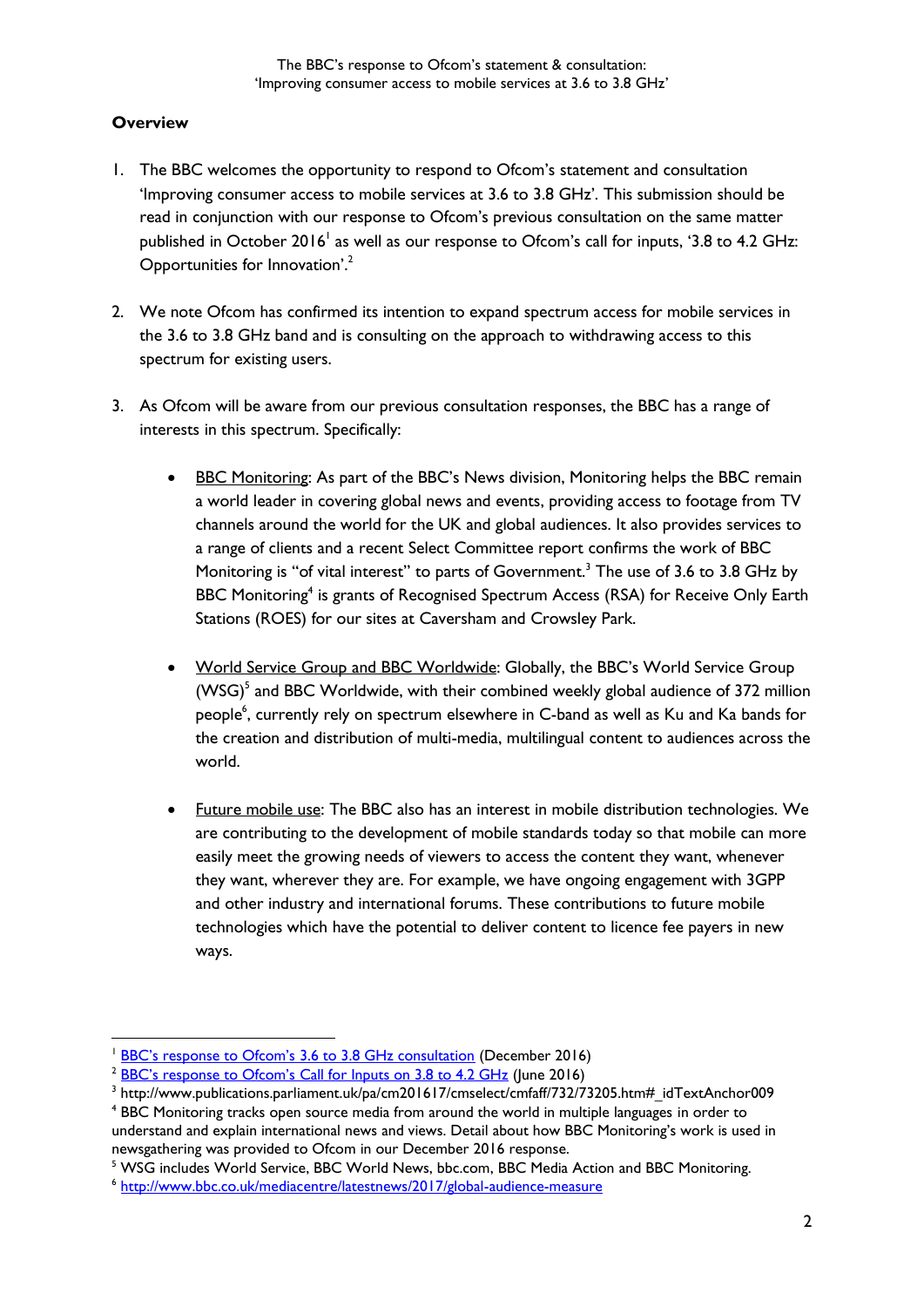- 4. We therefore recognise that, in the UK, this spectrum is important for meeting demand for mobile data and enabling 5G. However, we have specific concerns about Ofcom's proposals for implementation of the release plan in respect of:
	- The notice period provided for withdrawing access 3.6 to 3.8 GHz;
	- The potential for continued access to some services in the 3.6-3.8 GHz band; and
	- The approach to coexistence between new mobile services at 3.6 to 3.8 GHz and incumbents operating above 3.8 GHz.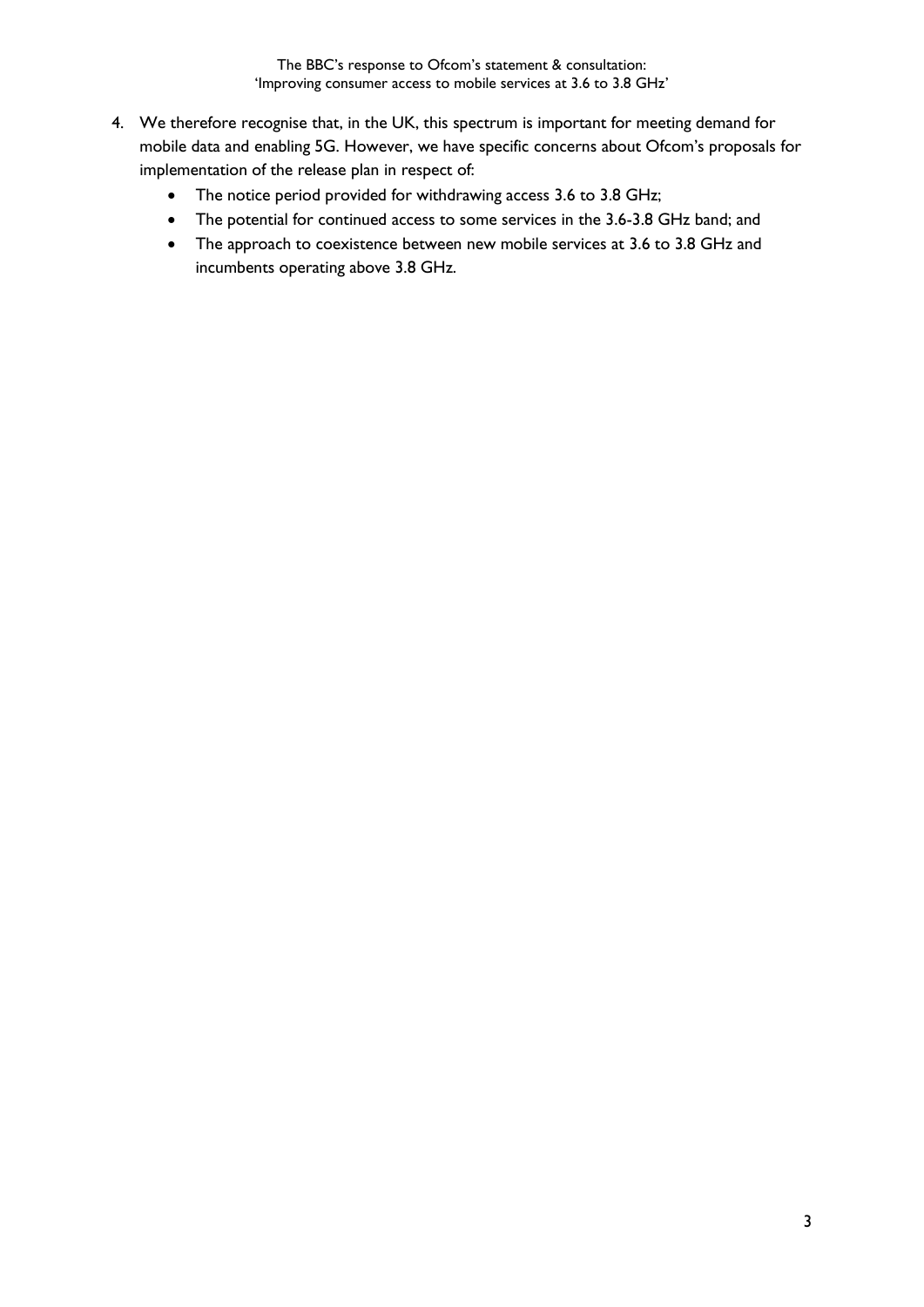## **Answers to questions in Ofcom's consultation**

*Question 1: Do you agree with our proposed approach towards registered fixed link and satellite earth stations users of the 3.6 to 3.8 GHz band?*

- 5. Ofcom's decision will remove a third of the spectrum available for C-band operations in the UK and will have a material impact on BBC Monitoring operations. It will remove the flexibility required for BBC Monitoring to receive sources wherever they broadcast between 3.6 to 3.8 GHz and comes on top of the forthcoming release of spectrum between 3.4 and 3.6 GHz which will already reduce BBC Monitoring's operational capabilities.
- 6. Ofcom state (paragraph 7.21) that "the majority" of services provided in 3.6 to 3.8 GHz could be provided elsewhere and suggests that ROES operators would "have to adjust to an expectation of lower spectrum quality as a result of mobile use in the band" (paragraph 7.45). The BBC's uses do not fall into this majority and we want to emphasise again to Ofcom that it would not be possible for BBC Monitoring to continue to operate "on a licence-exempt basis" as this could not ensure continuity of services for both the BBC's own newsgathering and for BBC Monitoring's external clients.
- 7. Ofcom's proposed approach towards incumbent users would mean the BBC's use would no longer be taken into account for Ofcom's frequency management purposes from June 2020. In practice, this means that BBC Monitoring could no longer guarantee that required sources would be available to news programme makers and BBC clients. This means that mitigations for ongoing reception of sources between 3.6 and 3.8 GHz would need to be put in place by that date. This is a considerably shorter period than we have been anticipating.
- 8. We note that this is because Ofcom present this change as a *variation* of the RSA for ROES held by the BBC and other satellite earth station operators and are proposing a notice period of just three years. This is two years short of the five year notice period that the licence holder would expect if the RSA were *revoked*.
- 9. Indeed, Ofcom's May 2011 consultation on RSA for ROES stated that the proposed term was an annually renewable grant with a five year revocation period.<sup>7</sup> BBC Monitoring have invested in grants of RSA for ROES across 3.6 to 4.2 GHz since November 2012 on that basis, and around 75% of the C band services received by BBC Monitoring are currently in the band 3.6-3.8 GHz. Because Ofcom's proposed approach means removing these frequencies from the RSA, the effect of this change for the BBC is closer to a licence revocation than it is a licence variation. This is because unlike with a licence variation, monitoring of sources between 3.6 and 3.8 GHz will no longer be possible in other parts of the band. We would therefore ask Ofcom to consider the impact on the BBC use of this band of this shorter proposed notice period.

-

<sup>7</sup> [Ofcom consultation](https://www.ofcom.org.uk/__data/assets/pdf_file/0012/51240/condoc.pdf), 'RSA for ROES in the Bands 1690-1710 MHz, 3600-4200 MHz and 7750-7850 MHz' May 2011, para 4.42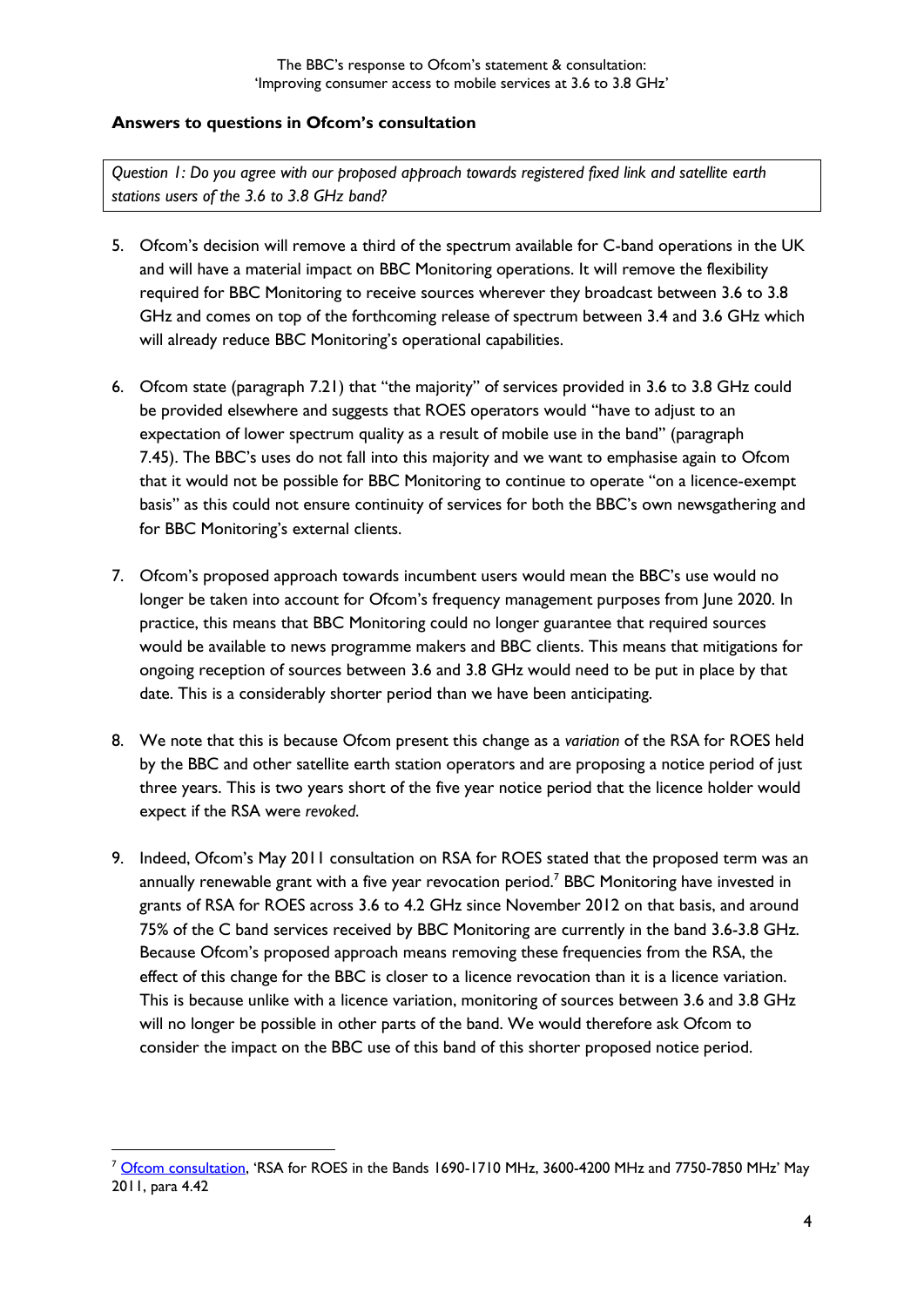## *Possibility of co-existence post-release*

- 10. We recognise and welcome Ofcom's openness in examining "potential future mobile restriction zones around satellite earth stations".<sup>8</sup> However, this form of co-existence would not be a feasible long-term solution for BBC Monitoring operations in 3.6 to 3.8 GHz.
- 11. As Ofcom will be aware from our previous responses, BBC Monitoring has no control over the frequencies used by other broadcasters. Therefore, the flexibility to access services across 3.6 to 4.2 GHz is essential in order to receive the required national and international satellite television and radio broadcasts and to be able to adjust when they change.
- 12. Nevertheless, we appreciate the opportunity to explore from a technical point of view whether there is potential for ongoing reception of a limited number of key sources post-mobile roll-out as a result of Ofcom applying localised restrictions in mobile licences in line with the principles discussed in the statement.

*Implications of 3.6 to 3.8 GHz release for ongoing operations above 3.8 GHz*

- 13. We do however strongly disagree with Ofcom's current approach to the question of coexistence between new mobile services being rolled out in 3.6 to 3.8 GHz and ongoing operations above 3.8 GHz (as set out in Ofcom statement, paragraphs 7.56 to 7.59.)
- 14. In particular, we note Ofcom's statement that "any additional coexistence impacts with operations in the 3.8 to 4.2 GHz band as a result of future mobile deployments at 3.6 to 3.8 GHz under option B will be limited compared to the additional benefits which option B would deliver"<sup>9</sup>, but that the statement offers no clarity on what those coexistence impacts are. We note that Ofcom will be undertaking "further technical analysis"<sup>10</sup> on co-existence between mobile services below 3.8 GHz and incumbent services above 3.8 GHz,
- 15. This is clearly concerning for incumbents who face the prospect of further degradation of operations above 3.8 GHz as a result of mobile operations between 3.6 and 3.8 GHz.
- 16. Therefore, we would be concerned if decisions taken about mobile operations in the band 3.6- 3.8 GHz were to further impact operations of incumbents above 3.8 GHz, either by excessive out-of-band emissions or desensitisation of receivers by high levels of signal in adjacent channels.
- 17. We would therefore strongly encourage Ofcom to consult stakeholders on both the analysis they undertake and the proposed outcome.

-

<sup>&</sup>lt;sup>8</sup> [Ofcom statement,](https://www.ofcom.org.uk/__data/assets/pdf_file/0017/103355/3-6-3-8ghz-statement.pdf) paragraph 7.73 as discussed further in paragraphs 8.15 to 8.20.

<sup>9</sup> Ibid., paragraph 7.58

<sup>10</sup> Ibid., paragraph 7.59